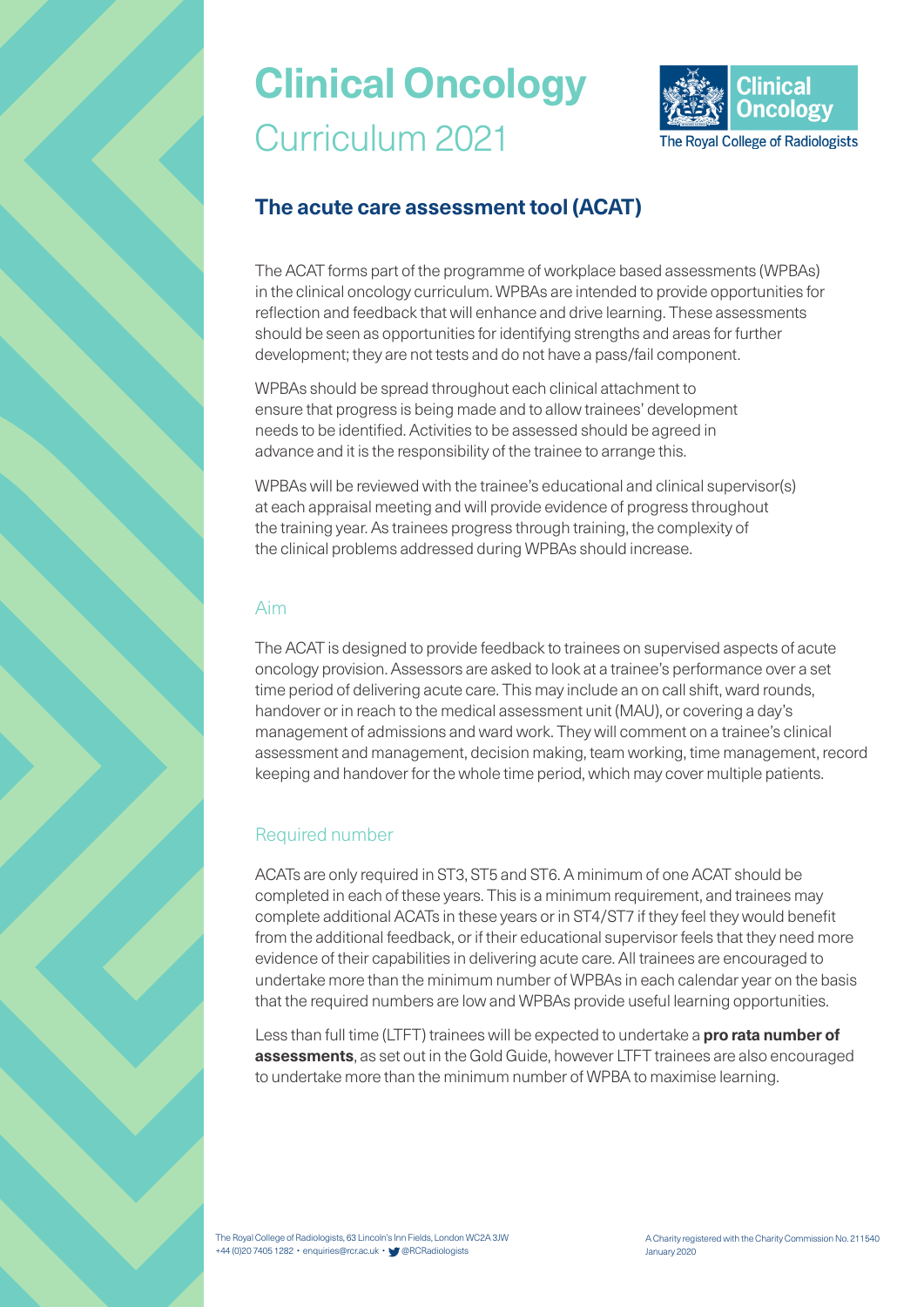## **Clinical Oncology** Curriculum 2021



### Who can complete an ACAT?

An ACAT can be completed by any suitably trained member of the multidisciplinary acute oncology team. Depending on the setting, this may be a clinical/medical oncology consultant, a senior acute oncology nurse, a more senior trainee or a consultant from another specialty. Any assessor should have had training on delivering feedback and completing the ACAT, and their equality and diversity training should be up to date.

### How to complete an ACAT

It is the responsibility of the trainee to arrange assessment and this should be done in advance, not retrospectively. This allows the trainee and assessor to discuss any specific areas where the trainee requires feedback and to target assessment appropriately. It also allows a suitable time for feedback following the assessment to be agreed.

In order for trainees to maximise benefit, reflection and feedback should take place as soon as possible after an assessment and in a setting where discussion can take place without interruption. Feedback should be of high quality and should include an action plan for future development.

Feedback for the ACAT should cover the trainee's clinical assessment and management, decision making, team working, time management, record keeping and handover for the whole time period assessed. It should include discussion of the trainee's reflection and self-assessment, and identify the trainee's strengths and areas for development in these categories. An action plan for further development and review of this should be agreed.

#### **Accessing the ACAT in Kaizen**

The trainee will need to log in to Kaizen to create the assessment form and fill in some initial information. The form will then be sent to the supervisor to complete.

We recommend that the form should be completed with both trainee and assessor present where possible, to support discussion and optimise learning. There are additional steps that allow the form to be completed in this way.

Instructions for trainees:

- Log into Kaizen with your user name and password, then click the 'create' button and select the ACAT from the list of assessments that appears.
- Enter the date/date range covered by the ACAT using the date selector, and complete the fields to record details of the setting, a summary of the cases observed, and your own reflection.
- If the assessor is present: Enter the name of the assessor. If the assessor is not listed, enter their email address. Click on the 'Fill in on the same device' slider to move it to 'yes.' This will unpack the fields for the supervisor to complete.
- If the assessor is not present: Enter the name of the assessor. If the assessor is not listed, enter their email address. Click 'submit' to send the ACAT to the assessor for them to review and approve.